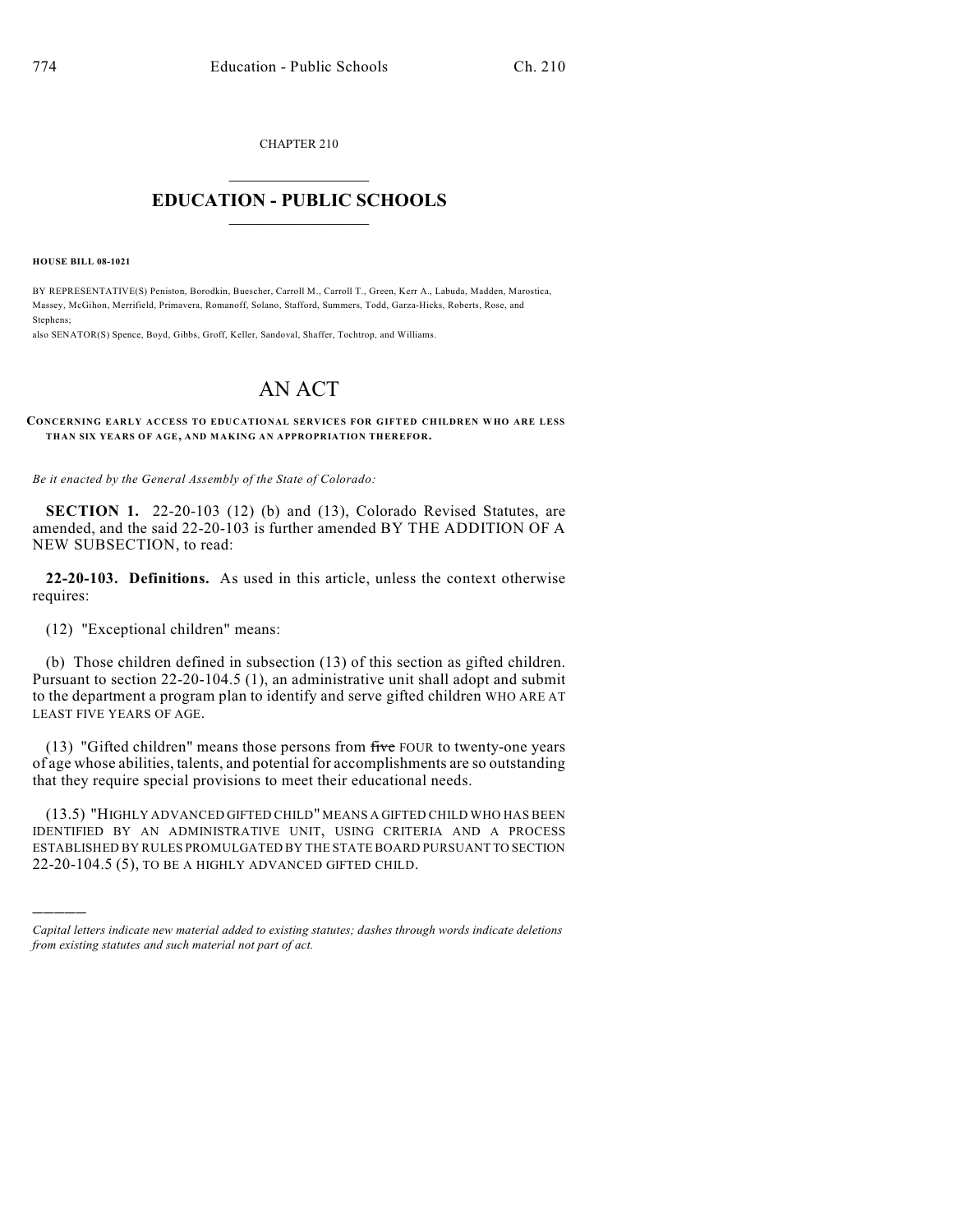**SECTION 2.** 22-20-104.5 (1), Colorado Revised Statutes, is amended, and the said 22-20-104.5 is further amended BY THE ADDITION OF THE FOLLOWING NEW SUBSECTIONS, to read:

**22-20-104.5. Plan for academic excellence - inclusion of gifted children cooperation - rules.** (1) Each administrative unit shall adopt and implement a program plan to identify and serve gifted children WHO ARE AT LEAST FIVE YEARS OF AGE. Any program plan developed and implemented pursuant to the provisions of this section shall satisfy any criteria for accreditation which have been established by the state board and any criteria established by rules promulgated by the state board for the implementation of this article. A program plan adopted by an administrative unit pursuant to this section shall be consistent with the advanced learning plans of the gifted children who are identified by the administrative unit, and the program plan shall be implemented to the extent that funds are provided for such implementation. Nothing in this article shall be construed to require an administrative unit to implement a program plan in the event that sufficient moneys are not provided for such implementation.

(1.5) (a) IN ADOPTING AND IMPLEMENTING A PROGRAM PLAN TO IDENTIFY AND SERVE GIFTED CHILDREN PURSUANT TO SUBSECTION (1) OF THIS SECTION, EACH ADMINISTRATIVE UNIT MAY INCLUDE IN ITS PROGRAM PLAN PROVISIONS TO IDENTIFY AND SERVE HIGHLY ADVANCED GIFTED CHILDREN WHO ARE:

(I) FOUR YEARS OF AGE AND FOR WHOM EARLY ACCESS TO KINDERGARTEN IS DEEMED APPROPRIATE BY THE ADMINISTRATIVE UNIT; AND

(II) FIVE YEARS OF AGE AND FOR WHOM EARLY ACCESS TO FIRST GRADE IS DEEMED APPROPRIATE BY THE ADMINISTRATIVE UNIT.

(b) IN MAKING DETERMINATIONS PURSUANT TO PARAGRAPH (a) OF THIS SUBSECTION (1.5), AN ADMINISTRATIVE UNIT SHALL APPLY THE CRITERIA AND PROCESS ESTABLISHED BY RULES PROMULGATED BY THE STATE BOARD PURSUANT TO SUBSECTION (5) OF THIS SECTION.

(c) IF AN ADMINISTRATIVE UNIT INCLUDES IN ITS PROGRAM PLAN PROVISIONS TO IDENTIFY AND SERVE HIGHLY ADVANCED GIFTED CHILDREN AS DESCRIBED IN PARAGRAPH (a) OF THIS SUBSECTION (1.5), THE ADMINISTRATIVE UNIT SHALL MAKE AVAILABLE UPON REQUEST TO ANY PERSON THE ADMINISTRATIVE UNIT'S CRITERIA AND PROCESS FOR IDENTIFYING A HIGHLY ADVANCED GIFTED CHILD FOR WHOM EARLY ACCESS TO KINDERGARTEN OR FIRST GRADE IS DEEMED APPROPRIATE, INCLUDING TIME FRAMES, DEADLINES, AND ANY SPECIFIC TESTS AND THRESHOLD SCORES USED BY THE ADMINISTRATIVE UNIT IN IDENTIFYING AND MAKING A FINAL DETERMINATION CONCERNING SUCH A STUDENT.

(d) IF AN ADMINISTRATIVE UNIT INCLUDES IN ITS PROGRAM PLAN PROVISIONS TO IDENTIFY AND SERVE HIGHLY ADVANCED GIFTED CHILDREN AS DESCRIBED IN PARAGRAPH (a) OF THIS SUBSECTION (1.5), THE ADMINISTRATIVE UNIT MAY CHARGE A FEE FOR ANY ASSESSMENTS OR OTHER PROCEDURES THAT THE ADMINISTRATIVE UNIT PERFORMS FOR THE PURPOSE OF IDENTIFYING A HIGHLY ADVANCED GIFTED CHILD FOR WHOM EARLY ACCESS TO KINDERGARTEN OR FIRST GRADE IS DEEMED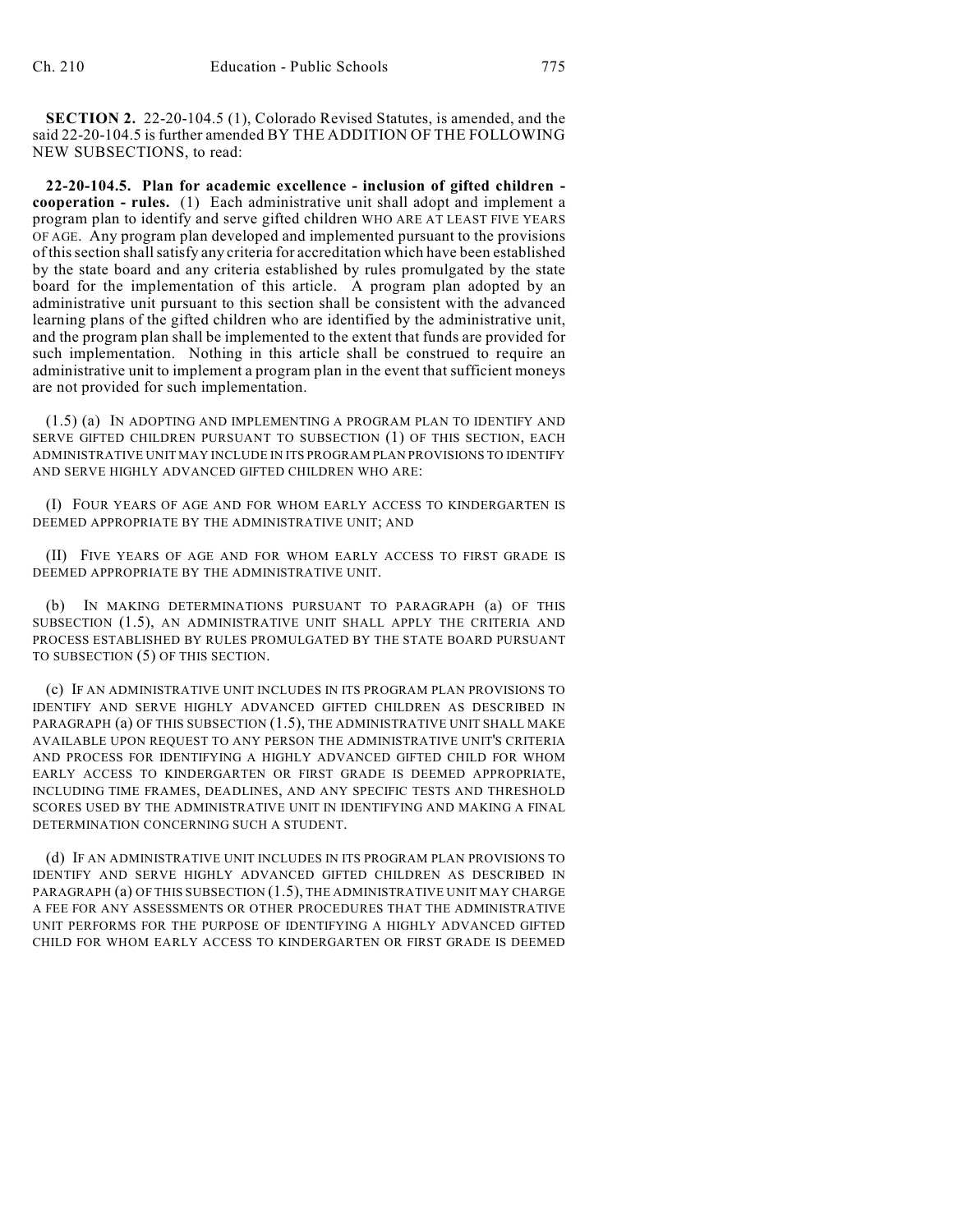APPROPRIATE; EXCEPT THAT AN ADMINISTRATIVE UNIT SHALL NOT CHARGE SUCH A FEE FOR ANY SUCH ASSESSMENTS OR OTHER PROCEDURES IF THE CHILD WHO IS THE SUBJECT OF SUCH ASSESSMENTS OR OTHER PROCEDURES IS ELIGIBLE FOR A REDUCED-COST MEAL OR FREE MEAL PURSUANT TO THE FEDERAL "NATIONAL SCHOOL LUNCH ACT", 42 U.S.C. SEC. 1751 ET SEQ.

(e) THE GENERAL ASSEMBLY HEREBY FINDS AND DECLARES THAT, FOR PURPOSES OF SECTION 17 OF ARTICLE IX OF THE STATE CONSTITUTION, PROVISIONS TO IDENTIFY AND SERVE HIGHLY ADVANCED GIFTED CHILDREN WHO ARE FOUR YEARS OF AGE AND FOR WHOM EARLY ACCESS TO KINDERGARTEN IS DEEMED APPROPRIATE BY AN ADMINISTRATIVE UNIT OR WHO ARE FIVE YEARS OF AGE AND FOR WHOM EARLY ACCESS TO FIRST GRADE IS DEEMED APPROPRIATE BY AN ADMINISTRATIVE UNIT, ARE IMPORTANT ELEMENTS OF ACCOUNTABLE EDUCATION REFORM AND EXPANDING THE AVAILABILITY OF PRESCHOOL AND KINDERGARTEN PROGRAMS AND MAY THEREFORE RECEIVE FUNDING FROM THE STATE EDUCATION FUND CREATED IN SECTION 17 (4) OF ARTICLE IX OF THE STATE CONSTITUTION.

(5) (a) ON OR BEFORE JULY 1, 2008, THE STATE BOARD SHALL PROMULGATE RULES TO ESTABLISH CRITERIA AND A PROCESS THAT AN ADMINISTRATIVE UNIT SHALL USE, PURSUANT TO PARAGRAPH (b) OF SUBSECTION (1.5) OF THIS SECTION, TO MAKE DETERMINATIONS REGARDING THE ADVANCED PLACEMENT OF HIGHLY ADVANCED GIFTED CHILDREN PURSUANT TO PARAGRAPH (a) OF SUBSECTION (1.5) OF THIS SECTION.

(b) THE CRITERIA ESTABLISHED BY RULES PROMULGATED PURSUANT TO PARAGRAPH (a) OF THIS SUBSECTION (5) SHALL INCLUDE CONSIDERATION OF A CHILD'S:

- (I) APTITUDE;
- (II) ACHIEVEMENT;
- (III) PERFORMANCE;
- (IV) READINESS FOR ADVANCED PLACEMENT;
- (V) OBSERVABLE SOCIAL BEHAVIOR;
- (VI) MOTIVATION TO LEARN; AND

(VII) SUPPORT FROM PARENTS, TEACHERS, AND SCHOOL ADMINISTRATORS.

(c) THE PROCESS ESTABLISHED BY RULES PROMULGATED PURSUANT TO PARAGRAPH (a) OF THIS SUBSECTION (5) SHALL INCLUDE:

(I) A TIME LINE ACCORDING TO WHICH A CHILD'S PARENTS MAY APPLY FOR ADVANCED PLACEMENT FOR THE CHILD;

(II) A DESCRIPTION OF ADMINISTRATIVE UNIT PERSONNEL WHO SHALL BE INVOLVED IN THE PROCESS OF IDENTIFYING HIGHLY ADVANCED GIFTED CHILDREN FOR WHOM ADVANCED PLACEMENT IS APPROPRIATE;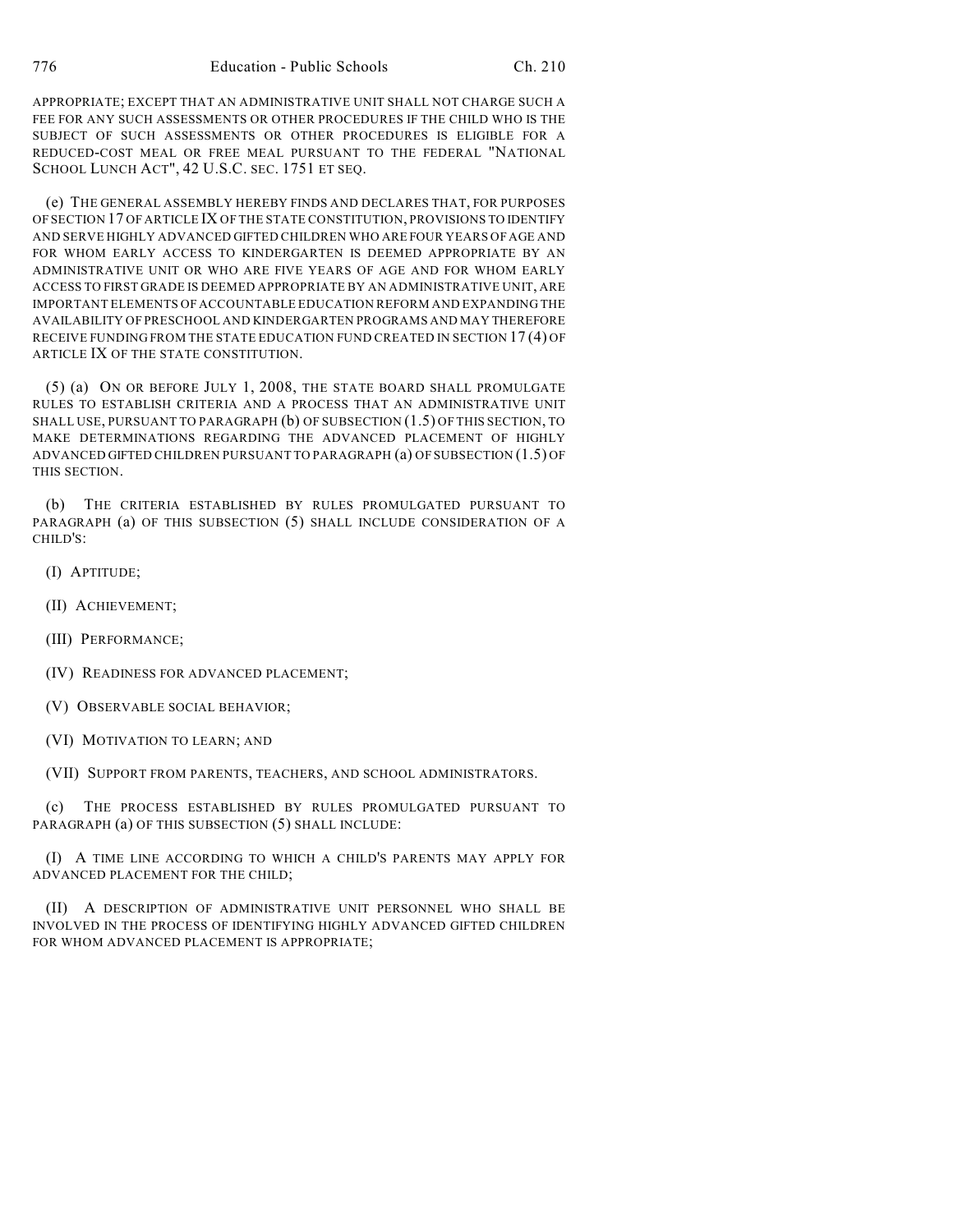(III) A DESCRIPTION OF HOW EACH CHILD FOR WHOM THE CHILD'S PARENTS ARE SEEKING ADVANCED PLACEMENT SHALL BE EVALUATED;

(IV) A DESCRIPTION OF THE ENTIRE BODY OF EVIDENCE THAT SHALL BE USED TO EVALUATE EACH CHILD FOR WHOM THE CHILD'S PARENTS ARE SEEKING ADVANCED PLACEMENT;

(V) A DESCRIPTION OF HOW DECISIONS CONCERNING THE ADVANCED PLACEMENT OF HIGHLY ADVANCED GIFTED CHILDREN SHALL BE MADE COLLABORATIVELY BY ADMINISTRATIVE UNIT PERSONNEL; AND

(VI) A DESCRIPTION OF HOW AN ADMINISTRATIVE UNIT SHALL MONITOR THE PERFORMANCE OF A CHILD WHO HAS RECEIVED AN ADVANCED PLACEMENT PURSUANT TO SUBSECTION  $(1.5)$  OF THIS SECTION.

**SECTION 3.** 22-54-103 (10) (a) (IV) (B) and (10) (b) (I), Colorado Revised Statutes, are amended to read:

**22-54-103. Definitions.** As used in this article, unless the context otherwise requires:

(10) (a) (IV) (B) For purposes of determining pupil enrollment in first grade for the 2007-08 budget year and each budget year thereafter, in addition to the pupils counted pursuant to sub-subparagraph (A) of this subparagraph (IV), a district may count and receive funding for a pupil who is enrolled in first grade who is at least five years old on or before October 1 of the applicable budget year if the pupil attended at least one hundred twenty days of kindergarten in a state other than Colorado. A DISTRICT MAY ALSO RECEIVE FUNDING FOR A PUPIL WHO IS FIVE YEARS OLD AND WHO HAS BEEN IDENTIFIED BY THE DISTRICT OR AN ADMINISTRATIVE UNIT AS A HIGHLY ADVANCED GIFTED CHILD FOR WHOM EARLY ACCESS TO FIRST GRADE IS APPROPRIATE, AS PROVIDED IN SECTION 22-20-104.5 (1.5).

(10) (b) (I) A pupil enrolled in a kindergarten educational program pursuant to section 22-32-119 (1) shall be counted as not more than a half-day pupil. For the 2005-06 budget year and each budget year thereafter, a district shall count and receive funding only for pupils enrolled in a kindergarten educational program who are:

(A) Five years old as of October 1 of the applicable budget year; OR

(B) FOUR YEARS OLD AS OF OCTOBER 1 OF THE APPLICABLE BUDGET YEAR AND WHO HAVE BEEN IDENTIFIED BY AN ADMINISTRATIVE UNIT TO BE HIGHLY ADVANCED GIFTED CHILDREN FOR WHOM EARLY ACCESS TO KINDERGARTEN IS APPROPRIATE, AS PROVIDED IN SECTION 22-20-104.5 (1.5).

**SECTION 4. Appropriation.** In addition to any other appropriation, there is hereby appropriated, out of any moneys in the state education fund created in section 17 (4) of article IX of the state constitution not otherwise appropriated, to the department of education, for assistance to public schools, public school finance, state share of districts' total program funding, for the fiscal year beginning July 1, 2008, the sum of two hundred fifty-two thousand seven hundred ninety-nine dollars